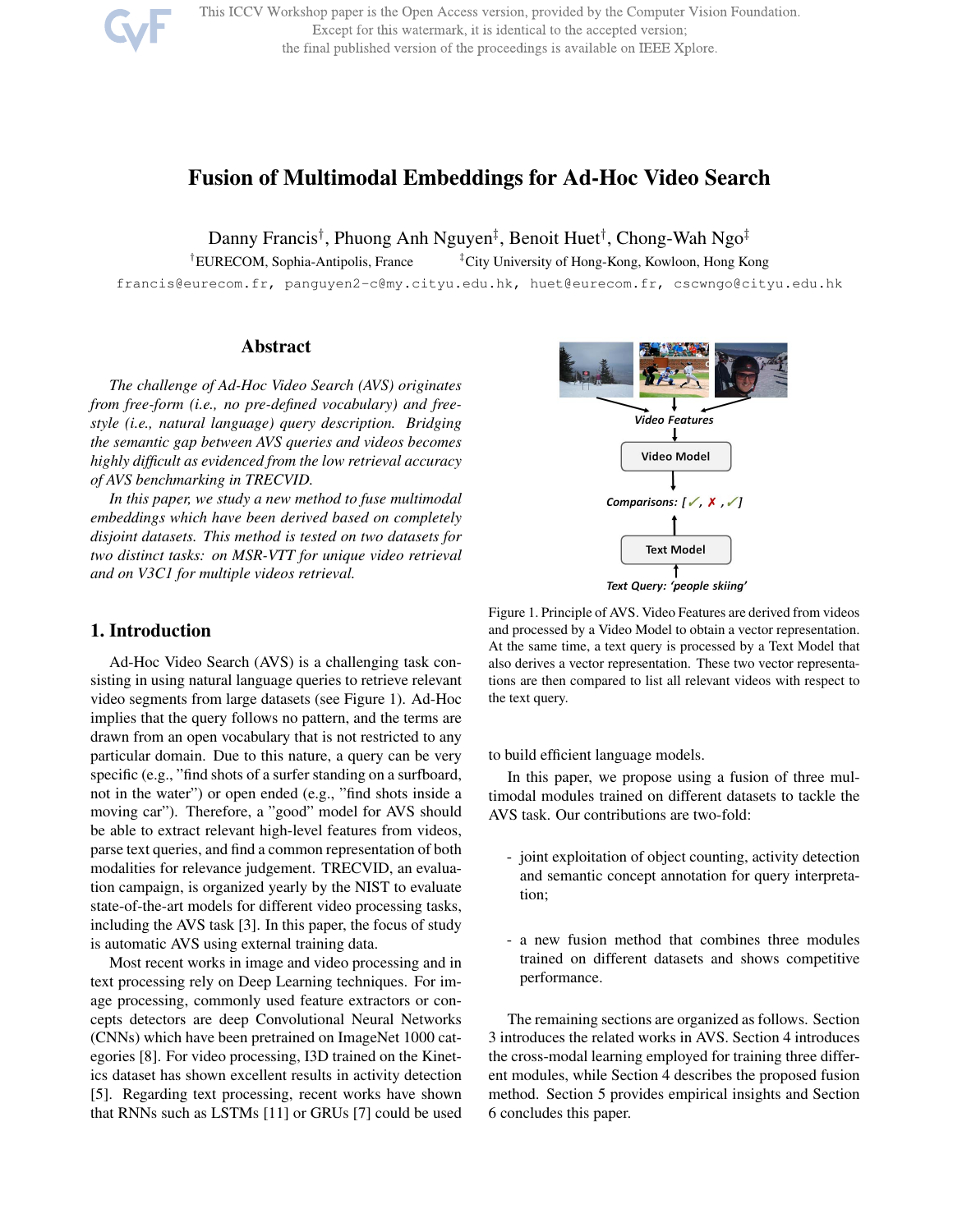# 2. Related Works

From AVS 2018 [2], the general approaches from the participants can be summarized as follows: linguistic analysis for query understanding combining different techniques for concept selection and fusion; or learning joint embedding space of textual queries and images; or the integration of two mentioned approaches. From the results of ten participants, we conclude that the approach of learning the embedding space is the key of success for AVS task. Following up this direction, we propose to learn three embedding spaces including objects counting, activities and semantic concepts separately, and a fusion method to incorporate these models.

### 3. Cross-Modal Learning

In this section we will describe the multimodal models we employed. More precisely we will first define their architecture and then how we trained them. Please note that in this section, we will consider images and videos, even though our models will be used for Ad-Hoc Video Search. The reason is that some of our models will be trained on images and applied at frame-level on videos. More informations will be given at Section 5.2.

#### 3.1. Feature Representation

Let  $Q$  be a textual query and  $V$  an image or a video. We want to build a model so that  $Q$  and  $V$  can be compared. More precisely, we want to be able to assign a score to any  $(Q, V)$  to describe the relevance of V with respect to Q. For that purpose, we use a similar model to [9].

For processing textual queries, we represent any query  $Q$  of length L as a sequence  $(w_1, ..., w_L)$  of one-hot vectors of dimension  $N$ , where  $N$  is the size of our vocabulary. These one-hot vectors are then embedded in a vector space of dimension D. More formally, we obtain a sequence of word embeddings  $(x_1, ..., x_L)$  where  $x_k = w_k W_e$  for each  $k$  in  $\{1,...,L\}.$  The weights of the embedding matrix  $W_e \in \mathbb{R}^d$  $\mathbb{R}^{D\times N}$  are trainable.

The obtained sequence of word embeddings is then processed by a GRU, whose last hidden state is kept and input to a Fully-Connected layer to get a sentence embedding. Formally, a GRU is defined by the following equations:

$$
u_t = \sigma(h_t W_{uh} + x_{t+1} W_{ux} + b_u)
$$
 (1)

$$
r_t = \sigma(h_t W_{rh} + x_{t+1} W_{rx} + b_r)
$$
 (2)

$$
\bar{h}_t = \tanh((h_t \circ r_t)W_{hh} + x_{t+1}W_{hx} + b_u)
$$
 (3)

$$
h_{t+1} = (1 - u_t) \circ h_t + u_t \circ \bar{h}_t \tag{4}
$$

where  $W_{uh}$ ,  $W_{ux}$ ,  $W_{rh}$ ,  $W_{rx}$ ,  $W_{hh}$ ,  $W_{hx}$ ,  $b_u$ ,  $b_r$  and  $b_u$  are trainable parameters. If the length of the input sequence is L, then the final sequence embedding  $v_s$  is defined as:

$$
v_s = h_L W_s + b_s \tag{5}
$$

where  $W_s$  and  $b_s$  are trainable parameters.

Regarding visual objects, the generic process we employ is to extract a vector representation  $\varphi(V)$  of a visual object V where  $\varphi$  corresponds to any relevant concepts or features extractor. Then, we input  $\varphi(V)$  to a Fully-Connected layer to obtain a visual embedding  $v_v$ :

$$
v_v = \varphi(V)W_v + b_v \tag{6}
$$

where  $W_v$  and  $b_v$  are trainable parameters.

Our goal is to train these models to be able to compare  $v_s$  and  $v_v$ . We will explain how these models are trained in Section 3.2.

#### 3.2. Model Training

The objective is to learn a mapping such that the relevancy of a pair of a query and a video  $(Q, V)$  can be evaluated. As explained in Section 3.1, our model derives a query representation  $v_s$  from Q and a video representation  $v_v$  from  $V$ . Triplet loss is used as the loss function for model training. Mathematically, if we consider a query representation  $v_s$ , a positive video representation  $v_v$  (corresponding to  $v_s$ ) and a negative video representation  $\bar{v}_v$  (that does not correspond to  $v_s$ ), the triplet loss  $\mathcal L$  for  $(v_s, v_v, \bar{v}_v)$  to minimize is defined as follows:

$$
\mathcal{L}(v_s, v_v, \bar{v}_v) = \max(0, \alpha - \cos(v_s, v_v) + \cos(v_s, \bar{v}_v))
$$
 (7)

where  $\alpha$  is a margin hyperparameter. We chose to employ the hard-margin loss presented in [9], where  $\bar{v}_v$  is chosen to be the representation of the negative video with the highest similarity with the query representation  $v<sub>s</sub>$  among all videos in the current training mini-batch.

#### 4. Fusion Strategy

In this section we will describe the three multimodal modules we used and how we fused them.

### 4.1. Multimodal Modules

Our model relies on three multimodal modules: a counting module, an activity module and a concepts module (see Figure 2). Each of them has the architecture we described in Section 3.1 and has been trained according to the optimization scheme we defined in Section 3.2.

The counting module is based on a Faster-RCNN [16] trained on the OpenImagesv4 dataset [13]. It takes images as inputs. For each input, it detects objects belonging to the 600 classes of OpenImagesv4 and counts them to obtain a vector of dimension 600, where the value at index  $i$  corresponds to the number of detected objects of class  $i$ . Embeddings are then derived from that vector.

The activity module relies on an I3D trained on Kinetics-600 and takes video inputs. Each input is processed by the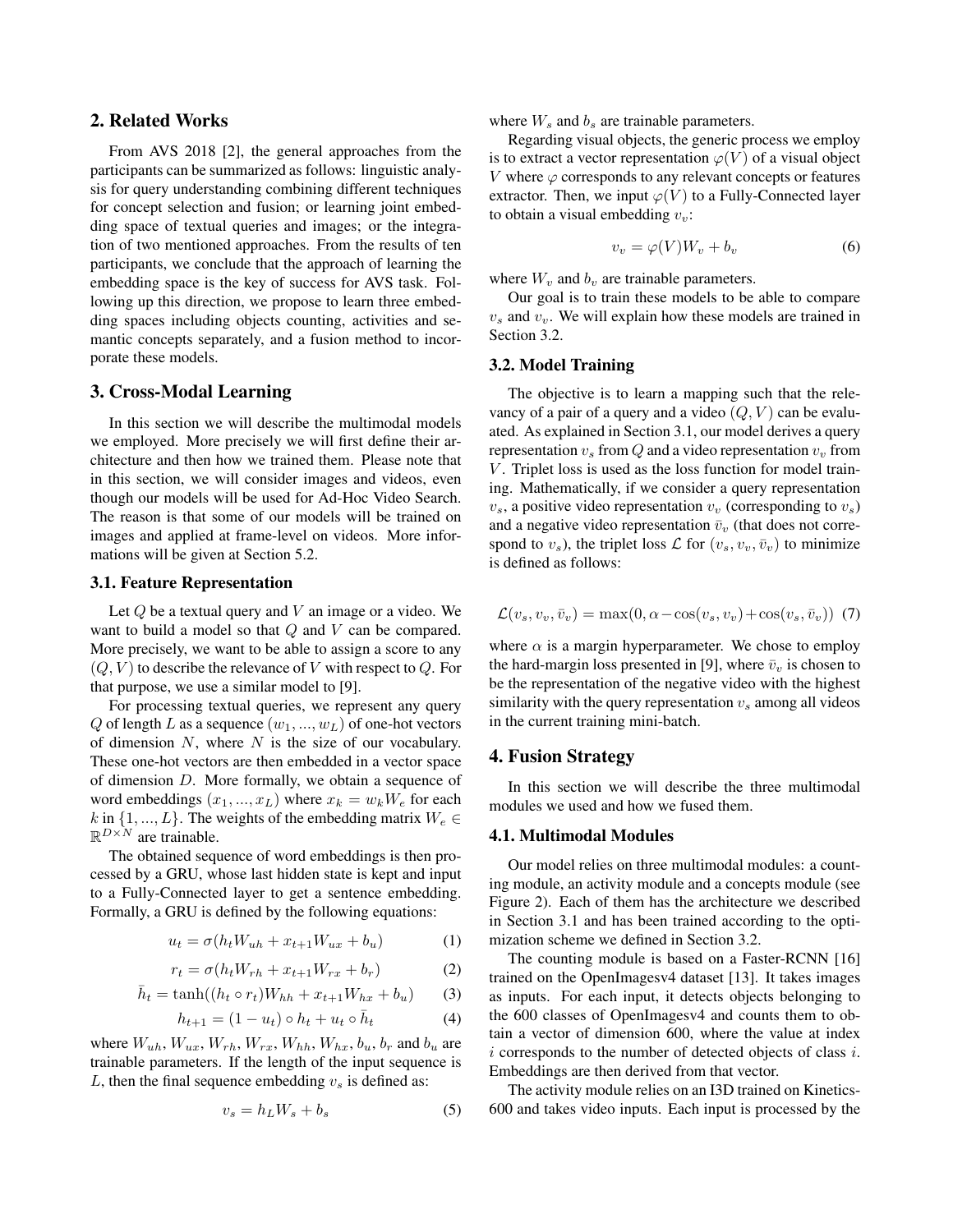

Figure 2. Proposed model. We extract embeddings from three modules: a counting module, an activity module and a concepts module. These embeddings are then concatenated and input to Fully-Connected layers to obtain new embeddings. That model is also trained using a triplet loss.

I3D, which returns a vector of 600 logits corresponding to the 600 activities of the Kinetics-600 dataset. That vector is then processed as described in Section 3.1 to obtain an embedding.

The concepts module takes as input concepts detections coming from four different concept detectors. These concept detectors are ResNet [10] models trained on ImageNet1k, Places-365 [22], TRECVID SIN [21] and HAVIC [18]. Following the same process as for other two modules, we generate embeddings from the concatenation of the concept detections coming from these four detectors.

#### 4.2. Fusion Model

Instead of simply averaging similarity scores to compare videos and queries, we chose to train a model to draw finer similarities between them. For that purpose, we derived embeddings from our modules for videos and queries, and passed them through Fully-Connected layers to obtain new embeddings. More formally, if  $v_v^1$ ,  $v_v^2$  and  $v_v^3$  are video embeddings respectively generated by the counting module, the activity module and the concepts module, we derived the new video embedding  $v<sub>v</sub>$  as follows:

$$
v_v = \text{concat}(v_v^1, v_v^2, v_v^3) W_v^{\text{fuse}} + b_v^{\text{fuse}} \tag{8}
$$

where  $W_v^{\text{fuse}}$  and  $b_v^{\text{fuse}}$  are trainable parameters. Similarly, if  $v_s^1$ ,  $v_s^2$  and  $v_s^3$  are query embeddings, we obtain a new query embedding as follows:

$$
v_s = \text{concat}(v_s^1, v_s^2, v_s^3) W_s^{\text{fuse}} + b_s^{\text{fuse}} \tag{9}
$$

where  $W_s^{\text{fuse}}$  and  $b_s^{\text{fuse}}$  are trainable parameters.

We trained our fusion models using the same triplet loss as we did for multimodal modules, as decribed in Section 3.2.

#### 5. Experiments

In this section, we describe how we implemented and trained our models, and present our experimental results.

#### 5.1. Datasets

We used the MSCOCO [15] dataset to train the counting module (not the Faster-RCNN itself) and the concepts module. MSCOCO is composed of about 120k images, and five captions per image. We trained modules on the whole dataset, using 1k images for validation: we did not employ the usual train/validation/test split.

Regarding the activity module, it has been trained on the TGIF [14] dataset (containing about 100k animated GIF images and 125k captions) and on the MSVD [6] dataset (containing 1970 videos and about 70k captions).

Fusion models have been trained on the MSR-VTT [20] dataset, containing 10k videos with 20 captions each. We used the usual split: 6513 videos for training, 497 for validation and 2990 for testing.

Our models have also been evaluated in terms of mean average precision based on 10,000 retrieved shots on V3C1 [4], containing 7475 videos split into 1,082,657 shots, using the provided ground-truth results for six queries.

#### 5.2. Implementation details

We implemented our models using the Tensorflow [1] framework for Python. Each of them has been trained for 150k iterations with mini-batches of size 64. We used the RMSProp [19] algorithm, with gradients capped to values between -5 and 5 and a learning rate of  $10^{-4}$ . Hidden dimensions of GRUs are always 1024, and embeddings output by multimodal modules and fusion models are of dimension 512. The size of vocabularies has been set to 20k. We applied dropout [17] with rate 0.3 to all outputs of Fully-Connected layers, and batch normalization [12] to the inputs of our models. In triplet losses, the  $\alpha$  parameter has been set to 0.2.

Modules trained on images (counting and concepts modules) are used for videos during testing in two different ways. For tests on MSR-VTT, we extracted uniformly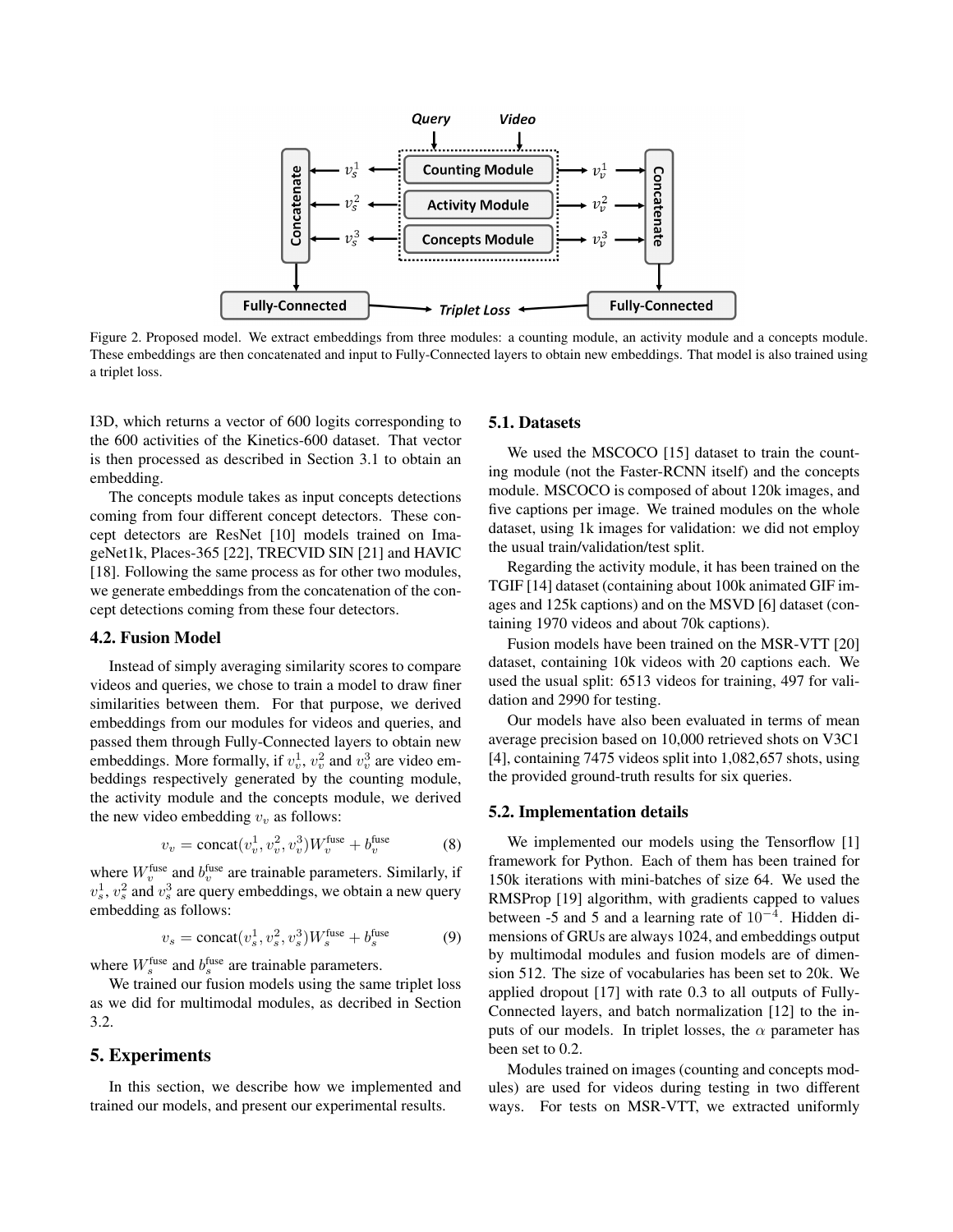one frame every fifteen frames, applied the extractor on each frame (Faster-RCNN for the counting module or concepts extractors for the concepts module) and averaged obtained vectors. For tests on V3C1, we processed provided keyframes instead of entire videos.

#### 5.3. Performance of Modules

| Model            | R@1      | R@5       | R@10      | medR |
|------------------|----------|-----------|-----------|------|
| $M_1$ (Counting) | $2.95\%$ | 7.16%     | 11.40%    | 264  |
| $M_2$ (Activity) | 2.83%    | 8.80%     | 13.59%    | 167  |
| $M_3$ (Concepts) | $3.88\%$ | $10.69\%$ | $15.44\%$ | 168  |

Table 1. Results on the MSR-VTT test dataset of three modules.

| Model            | mAP      |
|------------------|----------|
| $M_1$ (Counting) | 2.15%    |
| $M_2$ (Activity) | $0.00\%$ |
| $M_3$ (Concepts) | 2.15%    |

Table 2. Results on the V3C1 dataset of three modules.

In this section, we report results of each module on the unique video retrieval task (evaluated on MSR-VTT) and the multiple videos retrieval task (evaluated on V3C1). Results are reported in Table 1 and Table 2.

One can notice that relative results of modules are completely different with respect to the task. On the unique video retrieval task, the counting module has the worst results, and the concepts module has the best results. On the multiple videos retrieval task, the counting module and the concepts module perform similarly, and the activity module has very bad results.

We think that these results are due to the fact that shots in the V3C1 datasets are much shorter than the videos on which the I3D activity extractor has been trained. For that reason, we will not report results of fusions involving the I3D on V3C1 in the following. Regarding the fact that the counting module performs as well as the concepts module on the multiple videos retrieval task, our hypothesis is that the multiple videos retrieval task requires less precision than the unique video retrieval task: the concepts module covers a large range of visual concepts, which is useful when looking for a specific video, but less useful when the goal is to retrieve as many videos as possible.

In the next section, we will present results of fusions

### 5.4. Performance of Fusions

Results of fusion models are reported in Table 3 and Table 4. Two types of fusions have been tested :  $M_i + M_j$ means that we summed up similarity scores between modules  $M_i$  and  $M_j$ , and  $F(M_i, M_j)$  means that we applied the fusion scheme we described in Section 4.

In each case, the best model involves a fusion according to our fusion method. In the unique video retrieval task,

| Model              | R@1      | R@5       | R@10      | medR |
|--------------------|----------|-----------|-----------|------|
| $M_1 + M_2$        | 3.91%    | 11.31%    | 16.87%    | 133  |
| $M_1 + M_3$        | 4.29%    | 11.56%    | 16.22%    | 149  |
| $M_2 + M_3$        | 4.69%    | $13.31\%$ | 19.19%    | 105  |
| $M_1 + M_2 + M_3$  | $5.00\%$ | 13.70%    | $19.37\%$ | 104  |
| $F(M_1, M_2)$      | 5.20%    | 15.78%    | 23.69%    | 59   |
| $F(M_1, M_3)$      | 4.80%    | 14.70%    | 22.09%    | 70   |
| $F(M_2, M_3)$      | 5.90%    | 18.00%    | 26.39%    | 49   |
| $F(M_1, M_2, M_3)$ | $6.48\%$ | $19.27\%$ | 27.99%    | 42   |
| Sum of best        | 6.72%    | 17.80%    | 24.72%    | 67   |

Table 3. Results on the MSR-VTT test dataset of fusions of modules.

| Model                     | mAP      |
|---------------------------|----------|
| $M_1 + M_3$               | 4.54%    |
| $F(M_1, M_3)$             | 4.01%    |
| $F(M_1, M_3) + M_1 + M_3$ | 5.41 $%$ |

Table 4. Results on the V3C1 dataset of fusions of modules.

the fusion alone performs better than other models whereas in the multiple videos retrieval task, the sum of similarity scores of modules and of their fusion has the best results. The reason may be that our fusion scheme makes finer representations of videos, which is less useful for multiple videos retrieval than for unique video retrieval.

# 6. Conclusion

In this paper, we proposed to tackle the AVS problem using three modules: a counting module, an activity module and a concepts module. Each of these modules analyzes videos and derives embeddings in a multimodal space. We showed that jointly taking advantage of counting objects, detecting activities and detecting semantic concepts in videos allowed to deal efficiently with the complexity of the AVS task. Moreover, we proposed a method to fuse modules trained on different datasets that appeared to lead to significantly better results than simpler fusion methods.

### Acknowledgments

This work was supported by ANR (the French National Research Agency) via the ANTRACT project, the European H2020 research and innovation programme via the project MeMAD (Reference Np.: GA780069), a grant from the Research Grants Council of the Hong Kong SAR, China (Reference No.: CityU 11250716), and a grant from the PROCORE-France/Hong Kong Joint Research Scheme sponsored by the Research Grants Council of Hong Kong and the Consulate General of France in Hong Kong (Reference No.: F-CityU104/17).